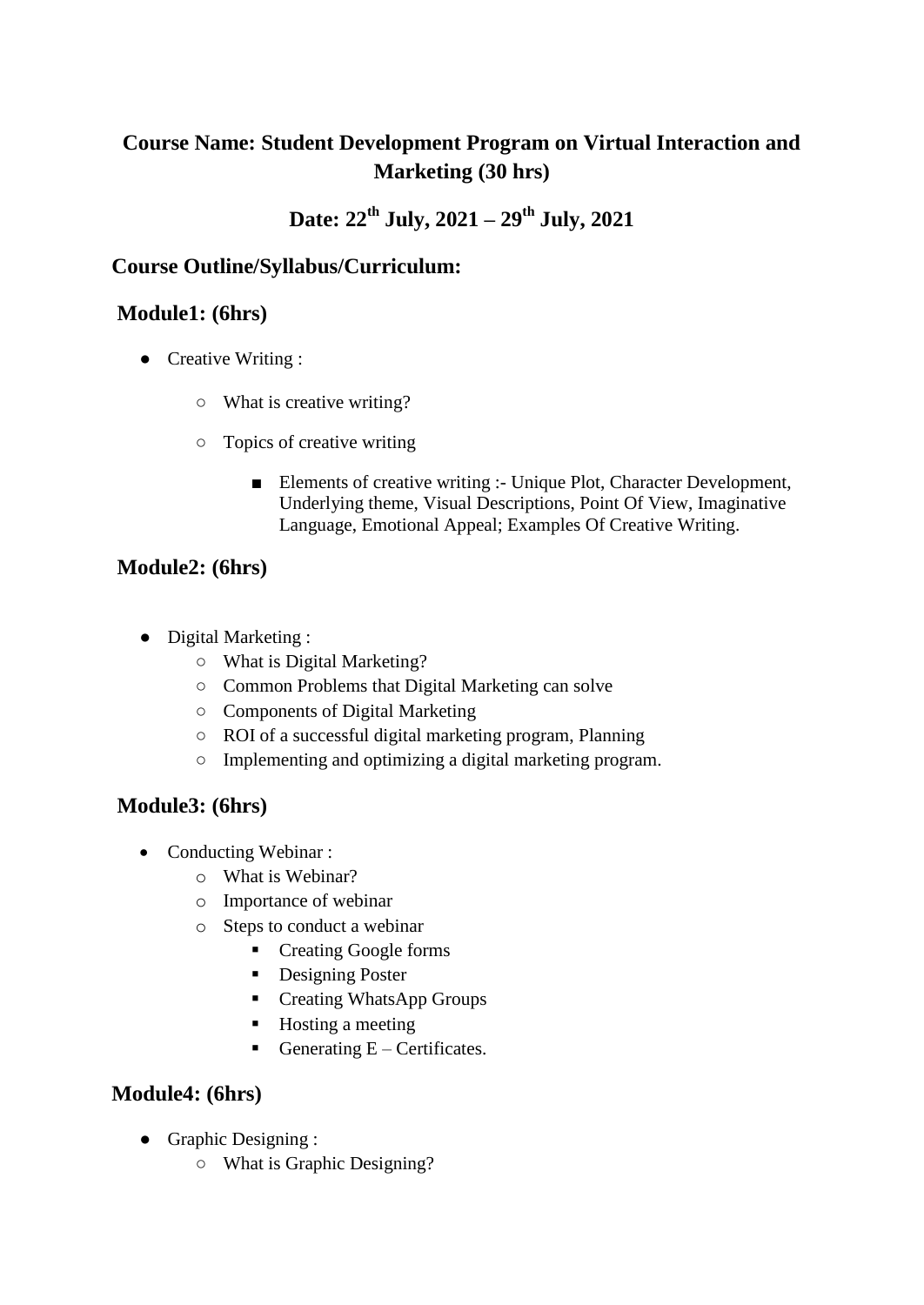- Basics Of Graphic Designing
- Types Of Graphic Designing
- Common Graphic Designing Tools
- How to start designing?

### **Module5: (6hrs)**

- Oratory Skills And Handling Stress:
	- o How to be a good Orator?
	- o The Different Types of Oratory Skills
	- o Qualities of a Good Orator
	- o Perfecting your Oratory Skills
	- o Stress Basics
	- o Causes Of Stress
	- o Effects if Stress, How to handle Stress?

#### **ASSESSMENT PROCEDURE:**

Various practice exercises, such as report writing, poster design, and presentations, were used to test the students. The students completed their one-week course successfully and on schedule, as well as their homework.

### **SUMMARY REPORT WITH OUTCOME:**

A Student Development Programme (30 hrs) was offered to the scholars of all disciplines with the primary goal of providing a golden opportunity to learn and advance various modern-day skills. Participants were given time to clear their doubts, and the sessions truly assisted them in learning a modern skill that they can fully utilise in the advancement of their career.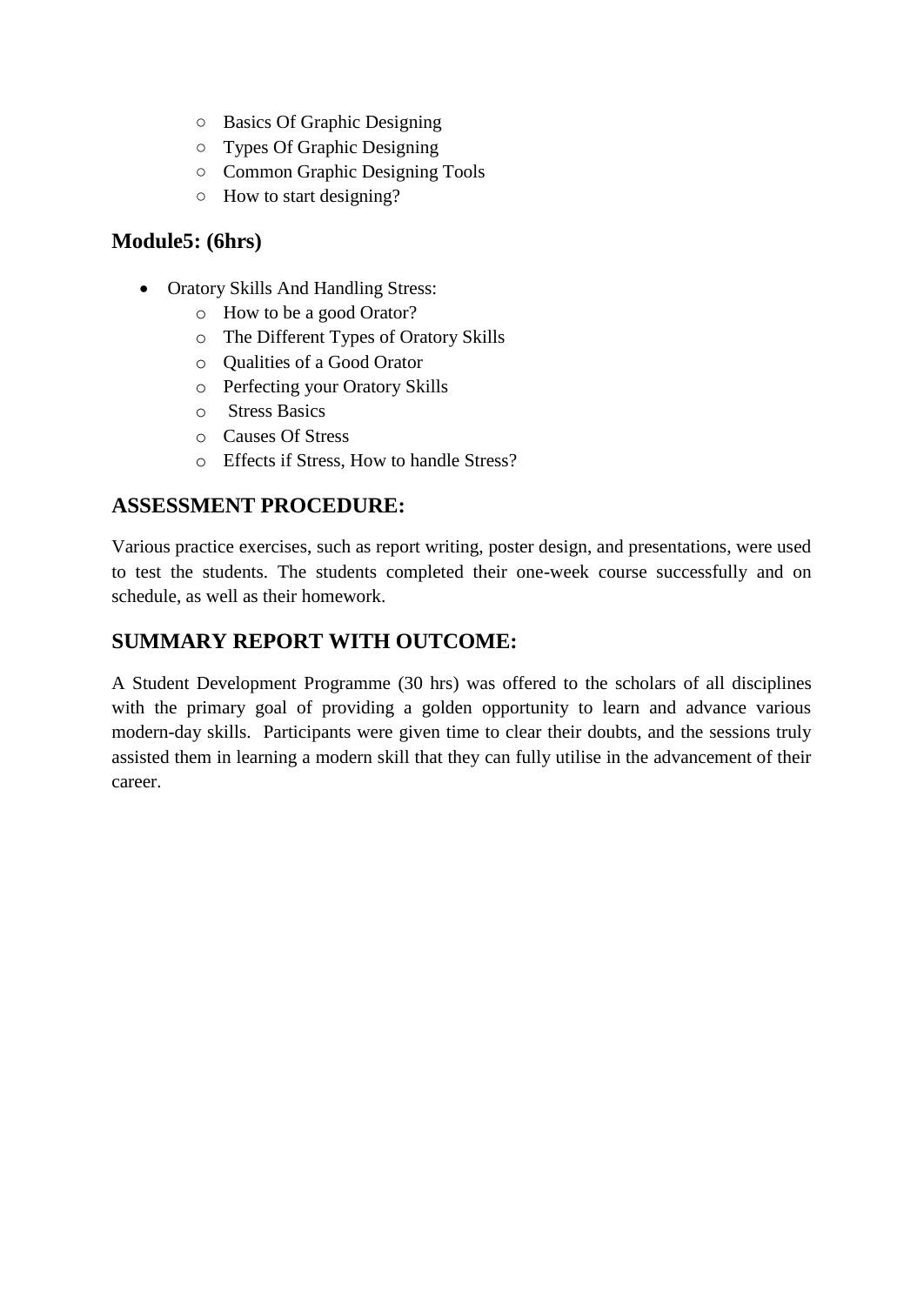# **Student Development Programme on Virtual Interaction and Marketing (30 hrs) under Project VISTAR from 22/7/2021 to 29/7/2021**

In order to brushen up the skills among the students, a Student Development Programme (30hrs) was organized under the rolling project VISTAR by the Centre for Skill Development in collaboration with IQAC from 22/7/2021 to 29/7/2021. The primary goal of project VISTAR was to provide everyone with a golden opportunity to learn and progress. The programme reached its success because of the guidance and blessings of Prof. Rabi Narayan Kar, Principal of Shyam Lal College, Dr. Kavita Arora, Convenor of Centre for skill development, Dr. Kusha Tiwari, Coordinator of IQAC, CSD faculty team. This course covered various topics like content writing; digital Marketing, conducting webinars, graphic designing, and oratory skills etc. 69 students attended the course. They took full advantage from the course and were also provided with modules.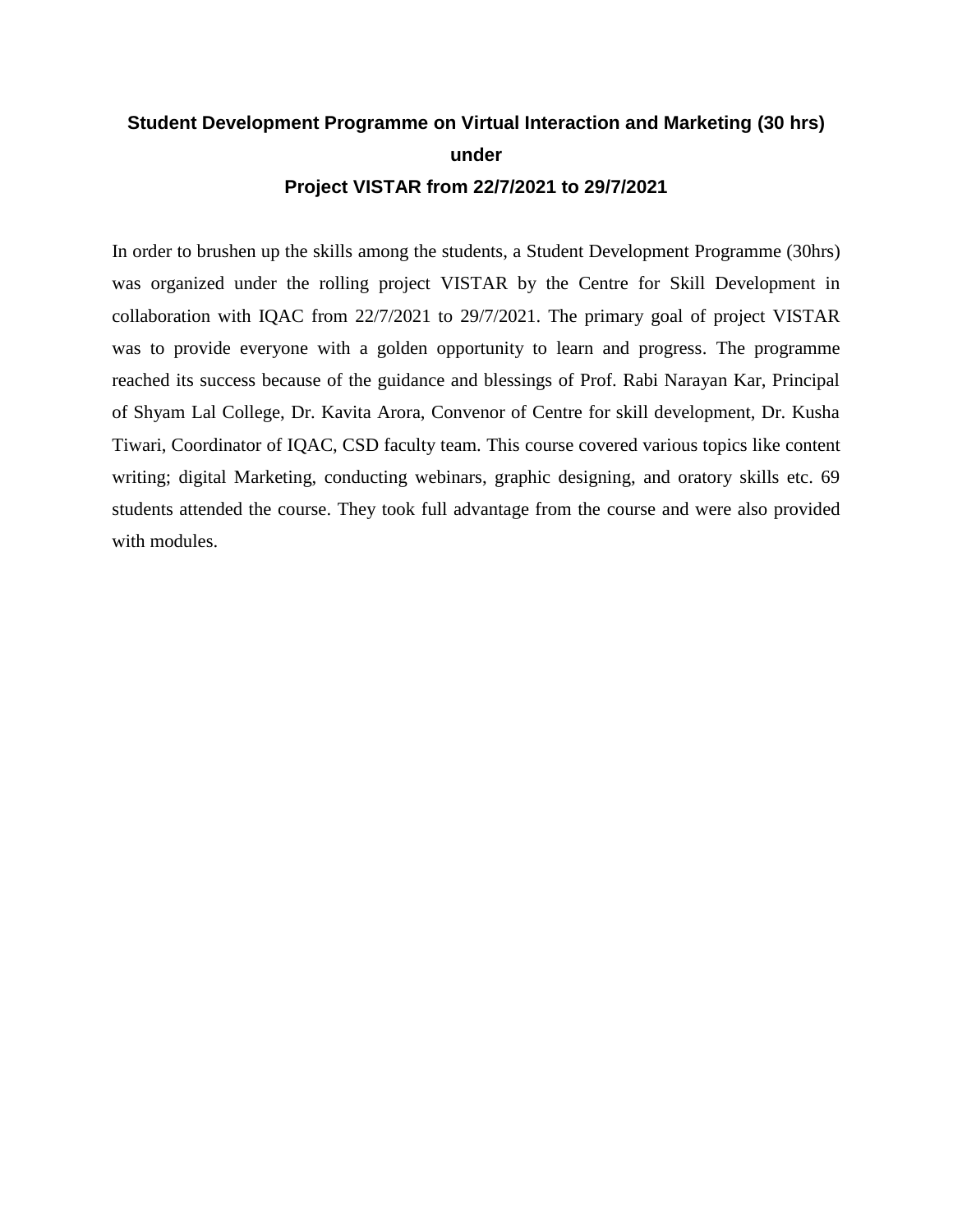



# **SLC** (University of Delhi) **Shyam Lal College**

# Center for Skill Development & IQAC

# present

# **Virtual Interaction & Marketing**

# **Student Development Programme for 30 hrs Under Project VISTAR**

# 22nd July, 2021 - 29th July, 2021

# Modules to be Covered

**Graphic Designing** 

**Oratory Skills**  $\mathbf{a}$ **Handling Stress** 



**Creative Writing** 

**Digital Marketing** æ **Conducting Webinars** 

**Faculty Organizing Team** 

Dr. Gayatri Chaturvedi Dr. Kinshuk Majumdar Dr. Seema Dabas Dr. Ritu Aggarwal Mohd. Sajid Ms. Sumanjeet Dr. Komilla Suri

**Student Team** 

Nehakshi Kamran Siddharth Jasmine Bharat Ayush **Shruti Yash Rawat** Bhavika Govind **Nikita Sonia Yash Gautam** Dr. Kusha Tiwari Dr. Kavita Arora Prof. Rabi Narayan Kar Convenor, CSD Coordinator, IQAC Principal, SLC

 $\textcolor{blue}{\textcolor{blue}{\otimes}}$  For queries mail us at: csd@shyamlal.du.ac.in